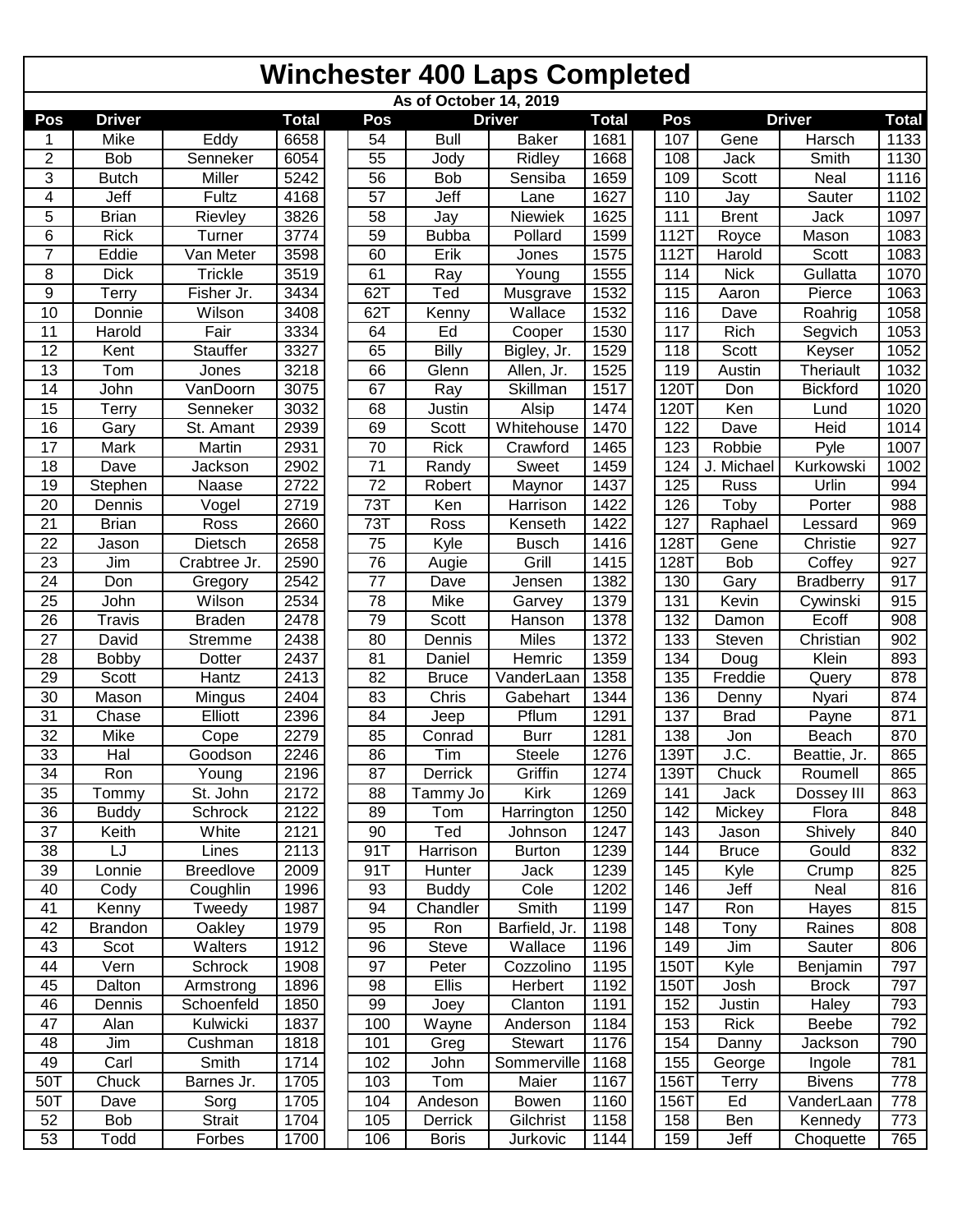| As of October 14, 2019 |               |                |              |  |                  |                   |                |              |  |              |                |                  |              |
|------------------------|---------------|----------------|--------------|--|------------------|-------------------|----------------|--------------|--|--------------|----------------|------------------|--------------|
| Pos                    | <b>Driver</b> |                | <b>Total</b> |  | Pos              | <b>Driver</b>     |                | <b>Total</b> |  | Pos          | <b>Driver</b>  |                  | <b>Total</b> |
| 160                    | Rusty         | Wallace        | 763          |  | 212T             | TJ                | Reaid          | 557          |  | 263T         | Carl           | Long             | 399          |
| 161                    | Jerry         | Churchill      | 762          |  | 212T             | David             | Reutimann      | 557          |  | 263T         | <b>Scott</b>   | Ross             | 399          |
| 162                    | Noah          | Gragson        | 754          |  | 214              | John              | Heck           | 553          |  | 263T         | Stanley        | Smith            | 399          |
| 163T                   | Dalton        | Sargeant       | 744          |  | 215              | Vern              | Slaugh         | 550          |  | 263T         | Greg           | Van Alst         | 399          |
| 163T                   | Don           | Wilbur         | 744          |  | 216              | Zach              | Taylor         | 525          |  | 263T         | Ken            | Weaver           | 399          |
| 165                    | Chet          | <b>Blanton</b> | 740          |  | 217              | Al                | Grogg          | 509          |  | 269T         | Tim            | Fedewa           | 398          |
| 166                    | Russ          | Tuttle         | 729          |  | 218              | Cole              | Rouse          | 507          |  | 269T         | Larry          | Phillips         | 398          |
| 167                    | Warren        | Howard         | 721          |  | 219              | Dave              | Brandenburg    | 506          |  | 271T         | Roy            | Aitchison        | 397          |
| 168                    | <b>Bret</b>   | Holmes         | 719          |  | 220              | Paul              | Weisner        | 505          |  | 271T         | Donnie         | Roberts          | 397          |
| 169                    | Johnny        | Benson, Jr.    | 716          |  | 221              | Bobby             | Jacks          | 495          |  | 271T         | Logan          | Runyon           | 397          |
| 170                    | Tristian      | Dupuis         | 712          |  | 222              | Tim               | Taylor         | 485          |  | 274T         | David          | <b>Bonnett</b>   | 396          |
| 171T                   | Robbie        | Dean           | 708          |  | $\overline{223}$ | Larry             | Gorman         | 482          |  | 274T         | Jim            | Cooper           | 396          |
| 171T                   | Corey         | Heim           | 708          |  | 224              | Ed                | Hoffman        | 472          |  | 274T         | Jack           | Drolema          | 396          |
| 173                    | Dennis        | Lampman        | 705          |  | 225              | Colin             | Nickolai       | 468          |  | 274T         | Joe            | Ruttman          | 396          |
| 174                    | Don           | Seaborn        | 697          |  | 226              | Justin            | Drawdy         | 462          |  | 274T         | John           | Silverthorne     | 396          |
| 175                    | <b>Rick</b>   | Knotts         | 696          |  | 227              | Chet              | Kosin          | 461          |  | 279T         | Irv            | Janey            | 395          |
| 176T                   | David         | Probst         | 692          |  | 228              | <b>Brandon</b>    | Watson         | 458          |  | 279T         | Jerry          | Makara           | 395          |
| 176T                   | Joe           | Williamson     | 692          |  | 229              | Trevor            | <b>Noles</b>   | 457          |  | 279T         | <b>Brandon</b> | Sperling         | 395          |
| 178                    | Wes           | Griffith Jr.   | 682          |  | 230              | Jim               | Brandenburg    | 449          |  | 282          | Jack           | Landis           | 394          |
| 179                    | Jack          | Gritter        | 680          |  | 231T             | Gene              | Prosser        | 442          |  | 283T         | Andy           | Hanson           | 393          |
| 180                    | Josh          | Clemons        | 679          |  | 231T             | Dakota            | Stroup         | 442          |  | 283T         | Josh           | Nelms            | 393          |
| 181                    | Dean          | South          | 678          |  | 233              | Joe               | Beaver         | 441          |  | 285T         | Jerry          | Cook             | 392          |
| 182                    | <b>JR</b>     | Roahrig        | 676          |  | 234              | Mark              | Pluer          | 435          |  | 285T         | Josh           | Hamner           | 392          |
| 183                    | Darrell       | Skaggs         | 672          |  | 235              | Larry             | Cope           | 433          |  | 285T         | Jerry          | Norris           | 392          |
| 184T                   | Christopher   | Bell           | 671          |  | 236              | LaMarr            | Marshall       | 430          |  | 285T         | Carl           | Sommers          | 392          |
| 184T                   | Kenny         | Simpson        | 671          |  | $\overline{237}$ | Dan               | Leeck          | 428          |  | 289T         | Harry          | Gant             | 390          |
| 186                    | Bobby         | Gill           | 668          |  | 238              | Steven            | Howard         | 426          |  | 289T         | Randy          | Gentry           | 390          |
| 187                    | Marvin        | Smith          | 664          |  | 239              | Garrett           | Jones          | 425          |  | 289T         | Matt           | Hagans           | 390          |
| 188                    | Terry         | Cater          | 662          |  | $\overline{240}$ | Tom               | Reffner        | 422          |  | 289T         | <b>Ali</b>     | Kern             | 390          |
| 189                    | Ned           | Webb           | 660          |  | 241              | Frank             | Demske         | 421          |  | 293T         | Trent          | Owens            | 389          |
| 190                    | John          | Anderson       | 654          |  | 242              | Larry             | <b>Brooks</b>  | 420          |  | 293T         | Pat            | Schauer          | 389          |
| 191                    | Bob           | Sibilia        | 652          |  | 243              | Ken               | Adams          | 415          |  | 293T         | Trent          | Snyder           | 389          |
| 192                    | Art           | Sommers        | 649          |  | 244              | Roger             | Herp           | 408          |  | 296          | Cliff          | Hamm             | 388          |
| 193                    | Greg          | Williams       | 641          |  | 245              | Keith             | Gardner        | 407          |  | 297          | Steve          | Allison          | 386          |
| 194                    | Scott         | Stovall        | 625          |  | 246T             | Martin            | Latulippe      | 406          |  | 298T         | William        | <b>Byron</b>     | 385          |
| 195                    | Hank          | Parker, Jr.    | 623          |  | 246T             | Bob               | Siliba, Jr.    | 406          |  | 298T         | Chad           | Wood             | 385          |
| 196                    | Don           | Higgins        | 617          |  | 248T             | Jerry             | Mitchell       | 404          |  | 300          | Scott          | Wimmer           | 384          |
| 197                    | John          | Vallo          | 608          |  | 248T             | Lonnie            | Rush, Jr.      | 404          |  | 301T         | Jay            | <b>Behimer</b>   | 383          |
| 198                    | Jack          | Shanklin       | 601          |  | 250T             | <b>Brian</b>      | Campbell       | 402          |  | 301T         | David          | Ecoff            | 383          |
| 199                    | Dave          | Sensiba        | 600          |  | 250T             | Mike              | Miller         | 402          |  | 301T         | Kenny          | St. John         | 383          |
| 200                    | <b>Buddy</b>  | Ball           | 597          |  | 252T             | Tyler             | Ankrum         | 400          |  | 301T         | Bill           | Stephenson       | 383          |
| 201T                   |               | Collins        |              |  | 252T             | Mike              |                | 400          |  |              | Bob            |                  |              |
| 201T                   | Don<br>Neal   | Sceva          | 595<br>595   |  | 252T             |                   | Harmon<br>Hoar | 400          |  | 301T<br>306T | Robbie         | Varney<br>Crouch | 383<br>382   |
|                        |               |                |              |  |                  | <b>Brian</b>      |                |              |  |              |                |                  |              |
| 203<br>204             | Sean          | Matthuis       | 594<br>591   |  | 252T             | Ricky             | Johnson        | 400          |  | 306T<br>306T | Austin         | Kunert           | 382          |
|                        | Paul          | Shafer Jr.     |              |  | 252T             | <b>Bobby</b>      | Labonte        | 400          |  |              | Bill           | Noel             | 382          |
| 205                    | Evan          | Jackson        | 590          |  | 252T             | Ryan              | Lawler         | 400          |  | 306T         | Eddie          | Phelps           | 382          |
| 206                    | Doug          | Hanna          | 587          |  | 252T             | <b>Bobby</b>      | Parsley        | 400          |  | 306T         | Charles        | <b>Stokes</b>    | 382          |
| 207                    | Scott         | Lovelady       | 585          |  | 252T             | Grant             | Quinlan        | 400          |  | 311T         | Ken            | Alexander        | 381          |
| 208                    | Clyde         | <b>Brown</b>   | 583          |  | 252T             | Scott             | Riggs          | 400          |  | 311T         | Johnny         | Sauter           | 381          |
| 209                    | Junior        | Hanley         | 574          |  | 252T             | $\overline{T}$ im | Sauter         | 400          |  | 313T         | J.P.           | Crabtree         | 380          |
| 210                    | Sean          | Studer         | 566          |  | 252T             | Josh              | Vadnais        | 400          |  | 313T         | Larry          | Foyt             | 380          |
| 211                    | Scott         | Sutherland     | 564          |  | 263T             | Mike              | <b>Bryant</b>  | 399          |  | 313T         | Clay           | Jones            | 380          |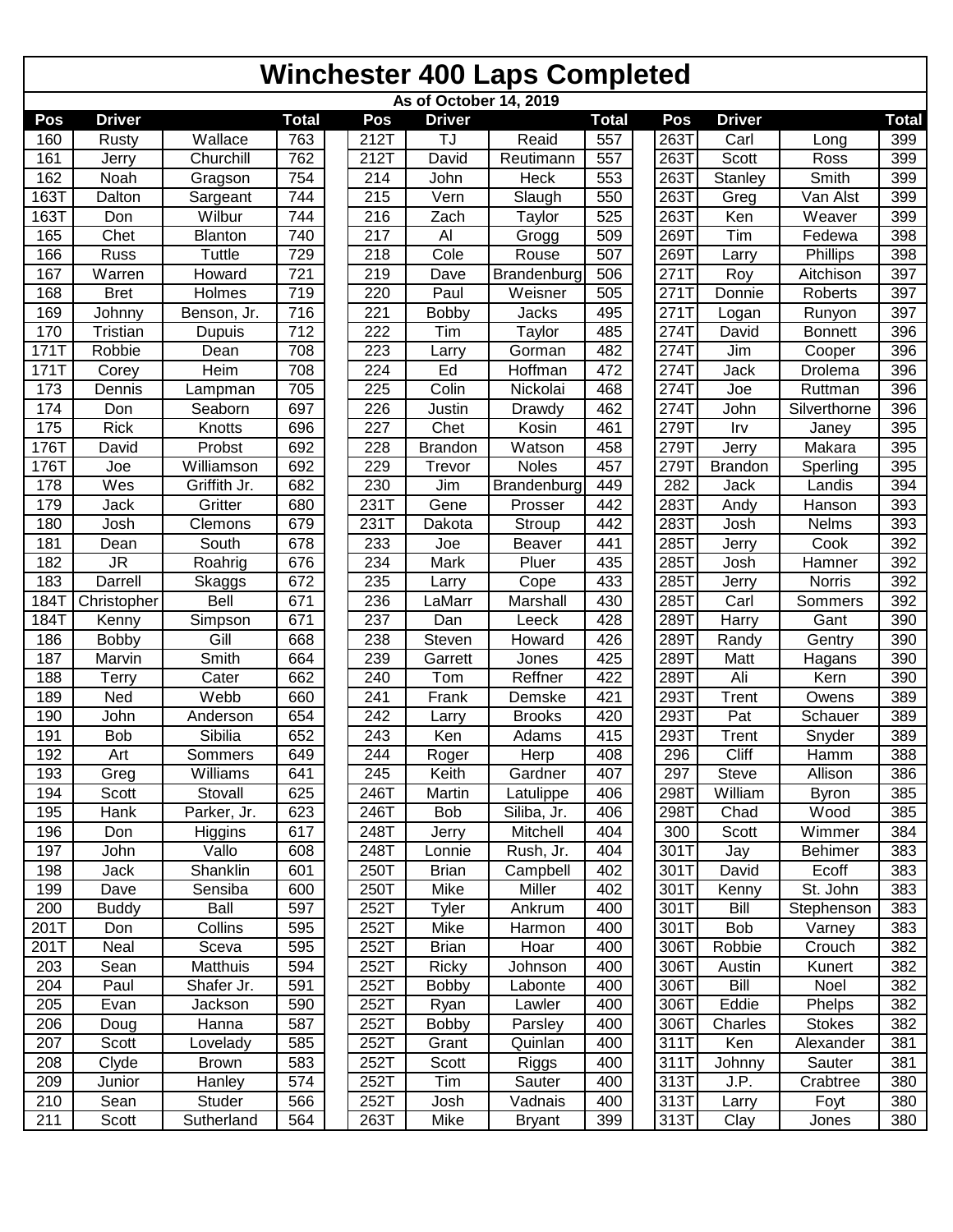| As of October 14, 2019 |               |               |              |  |      |                |                   |                  |  |      |                |                  |              |
|------------------------|---------------|---------------|--------------|--|------|----------------|-------------------|------------------|--|------|----------------|------------------|--------------|
| Pos                    | <b>Driver</b> |               | <b>Total</b> |  | Pos  | <b>Driver</b>  |                   | <b>Total</b>     |  | Pos  | <b>Driver</b>  |                  | <b>Total</b> |
| 316                    | Ray           | Fullen        | 378          |  | 367T | Scott          | Wolfe             | 317              |  | 418T | Troy           | Sweet            | 218          |
| 317T                   | Ken           | <b>Black</b>  | 377          |  | 369T | Tom            | Gray              | 315              |  | 421  | Jeremy         | Pate             | 217          |
| 317T                   | Tim           | Kezman        | 377          |  | 369T | Mack           | McClellan         | 315              |  | 422  | Bobby          | <b>Blount</b>    | 216          |
| 317T                   | Ken           | Smith         | 377          |  | 369T | Rex            | Norris, Jr.       | 315              |  | 423T | Ed             | Baer             | 215          |
| 320                    | Tim           | Fontana       | 376          |  | 372T | Kody           | Evans             | 314              |  | 423T | <b>Brett</b>   | Oakley           | 215          |
| 321T                   | Nate          | Caruth        | 375          |  | 372T | Don            | Skaggs            | 314              |  | 423T | Bob            | Stansell         | 215          |
| 321T                   | Matt          | Hall          | 375          |  | 374  | Ronnie         | <b>Burkett</b>    | 311              |  | 426T | Kurt           | Hough            | 214          |
| 323T                   | Tom           | Hernley, Jr.  | 374          |  | 375  | Joe            | Manning           | 310              |  | 426T | Jigger         | Sirois           | 214          |
| 323T                   | <b>Butch</b>  | Lanum         | 374          |  | 376T | <b>Dick</b>    | <b>Barker</b>     | 306              |  | 428  | Joe            | Doty             | 213          |
| 325T                   | Steve         | Christman     | 373          |  | 376T | <b>Brandon</b> | Fagin             | 306              |  | 429  | Dan            | Matthews         | 212          |
| 325T                   | John          | Jutila        | 373          |  | 376T | Dave           | Simko             | 306              |  | 430  | <b>Rick</b>    | <b>Bryant</b>    | 211          |
| 327T                   | Kenzie        | Ruston        | 372          |  | 379  | Dan            | Christal          | 301              |  | 431T | G.             | <b>Byers</b>     | 210          |
| 327T                   | John          | Webb          | 372          |  | 380  | Mike           | <b>Brown</b>      | 300              |  | 431T | <b>Billy</b>   | Marvel           | 210          |
| 329                    | Phill         | Cline         | 371          |  | 381T | Mark           | Dismore, Jr.      | 298              |  | 433  | Doug           | Stevens          | 207          |
| 330                    | Ed            | <b>Brown</b>  | 369          |  | 381T | Ron            | North             | 298              |  | 434  | Joe            | Wormcastle       | 205          |
| 331                    | Ted           | Smokstad      | 367          |  | 381T | Greg           | Ohlmann           | 298              |  | 435  | Shorty         | Hinshaw          | 200          |
| 332                    | Tracy         | Gordon        | 365          |  | 384  | Todd           | Oliver            | 296              |  | 436  | Ray            | Dillon           | 199          |
| 333                    | Don           | Lamb          | 364          |  | 385T | Lennie         | LeGrande          | 294              |  | 437  | <b>Blackie</b> | Wangerin         | 195          |
| 334                    | Trevor        | McCoy         | 363          |  | 385T | Larry          | Schrock           | 294              |  | 438T | Dave           | Dayton           | 194          |
| 335                    | Tommy         | Porter, Jr.   | 361          |  | 387  | Eldon          | <b>Byler</b>      | 293              |  | 438T | <b>Bobby</b>   | Murany           | 194          |
| 336                    | Lee           | Raymond       | 360          |  | 388  | Mark           | Lambert           | 292              |  | 440T | Robert         | <b>Burroughs</b> | 192          |
| 337                    | Gary          | Williams      | 359          |  | 389  | Eric           | Nale              | 287              |  | 440T | Kevin          | Eggert           | 192          |
| 338T                   | Jason         | Boyd          | 358          |  | 390  | Terry          | <b>Baldry</b>     | 285              |  | 442  | Larry          | Moore            | 190          |
| 338T                   | Donald        | Karr Jr.      | 358          |  | 391  | Tyler          | <b>Nuckles</b>    | 283              |  | 443  | <b>Brandon</b> | Varney           | 185          |
| 340                    | Tommy         | Cook          | 357          |  | 392  | <b>Rick</b>    | Roller            | 282              |  | 444  | Will           | Gallaher         | 183          |
| 341                    | Johnny        | Spaw          | 356          |  | 393  | Lennie         | Waldo             | 279              |  | 445  | Mark           | Johnson          | 181          |
| 342                    | Terry         | Elmore        | 352          |  | 394  | David          | Green             | 278              |  | 446  | David          | Moyer            | 180          |
| $\overline{343}$       | Billy         | Deckman       | 351          |  | 395  | Don            | Moon              | 276              |  | 447  | Mark           | Lamoreaux        | 174          |
| 344T                   | Mitch         | Cobb          | 345          |  | 396  | <b>Nick</b>    | Lay               | $\overline{273}$ |  | 448  | Jeff           | Gordon           | 172          |
| 344T                   | Bob           | Kohlmeyer     | 345          |  | 397T | Don            | Johnson           | 266              |  | 449  | <b>Brett</b>   | Robinson         | 171          |
| 346                    | Tim           | Phillips      | 342          |  | 397T | Bobby          | Sands             | 266              |  | 450T | Junior         | Shirley          | 168          |
| 347                    | Larry         | Raines        | 339          |  | 399  | <b>Bobby</b>   | <b>Bowsher</b>    | 264              |  | 450T | Jerry          | Sisco            | 168          |
| 348T                   | Ryl           | Magoon        | 338          |  | 400  | John           | Martin            | 261              |  | 452  | <b>Brandon</b> | Hermiller        | 155          |
| 348T                   | Todd          | Robinson      | 338          |  | 401  | Nipper         | Alsup             | 260              |  | 453  | <b>Bryan</b>   | Rellner          | 154          |
| 348T                   | Wayne         | Trinkle       | 338          |  | 402  | Moose          | <b>Myers</b>      | 254              |  | 454  | Dave           | Lewis            | 151          |
| 351T                   | Wayne         | Arnold        | 337          |  | 403T | Adam           | Purdy             | 250              |  | 455  | Roland         | VanArsdale       | 150          |
| 351T                   | Earl          | <b>Balmer</b> | 337          |  | 403T | <b>Rick</b>    | Tomasik           | 250              |  | 456  | Peter          | Gibbons          | 149          |
| 353T                   | Pat           | Kelly         | 336          |  | 405  | <b>Bruce</b>   | <b>Jeffers</b>    | 249              |  | 457  | Chad           | <b>Bland</b>     | 147          |
| 353T                   | Dave          | Stamm         | 336          |  | 406  | Rodney         | Combs             | 243              |  | 458  | Terry          | Fisher           | 146          |
| 355T                   | <b>Brian</b>  | Fries         | 334          |  | 407  | Jaren          | Crabtree          | 242              |  | 459  | Dave           | Goldsberry       | 145          |
| 355T                   | <b>Brian</b>  | Scott         | 334          |  | 408T | <b>Billy</b>   | Crane             | 238              |  | 460T | Don            | Keevin           | 144          |
| 357T                   | Franesco      | Gaudesi       | 333          |  | 408T | Allen          | Karnes            | 238              |  | 460T | Jerry          | Russell          | 144          |
| 357T                   | M.            | Lynn          | 333          |  | 410  | John           | Olson             | 233              |  | 462  | Hope           | Hornish          | 143          |
| 359T                   | Mark          | Cole          | 329          |  | 411  | <b>Biff</b>    | George            | 231              |  | 463T | Larry          | Conroy           | 141          |
| 359T                   | Billy         | Van Meter     | 329          |  | 412  | Jack           | Moore             | 230              |  | 463T | Jordan         | Miller           | 141          |
| 361                    | <b>Bubba</b>  | Gale          | 328          |  | 413  | Preston        | Peltier           | 228              |  | 463T | Spanks         | Overbeck         | 141          |
| 362                    | Don           | Trapp         | 326          |  | 414  | Johnny         | <b>Belott III</b> | 226              |  | 466  | Mike           | Fritts           | 134          |
| 363                    | <b>Bud</b>    | Adams         | 324          |  | 415  | Τ.             | Trinkle           | 225              |  | 467T | Chuck          | Knight           | 128          |
| 364                    | Ray           | Barnard       | 323          |  | 416  | Charlie        | Hanna             | 223              |  | 467T | Quinn          | Kreiger          | 128          |
| 365                    | Tyler         | Roahrig       | 321          |  | 417  | Don            | Schoenfeld        | 219              |  | 469T | Mark           | Gerke            | 126          |
| 366                    | Roger         | Gillespie     | 320          |  | 418T | Jimmy          | <b>Britts</b>     | 218              |  | 469T | Jim            | Wyman            | 126          |
| 367T                   | Todd          | Kluever       | 317          |  | 418T | Jack           | Sprague           | 218              |  | 471  | Jim            | <b>Blount</b>    | 122          |
|                        |               |               |              |  |      |                |                   |                  |  |      |                |                  |              |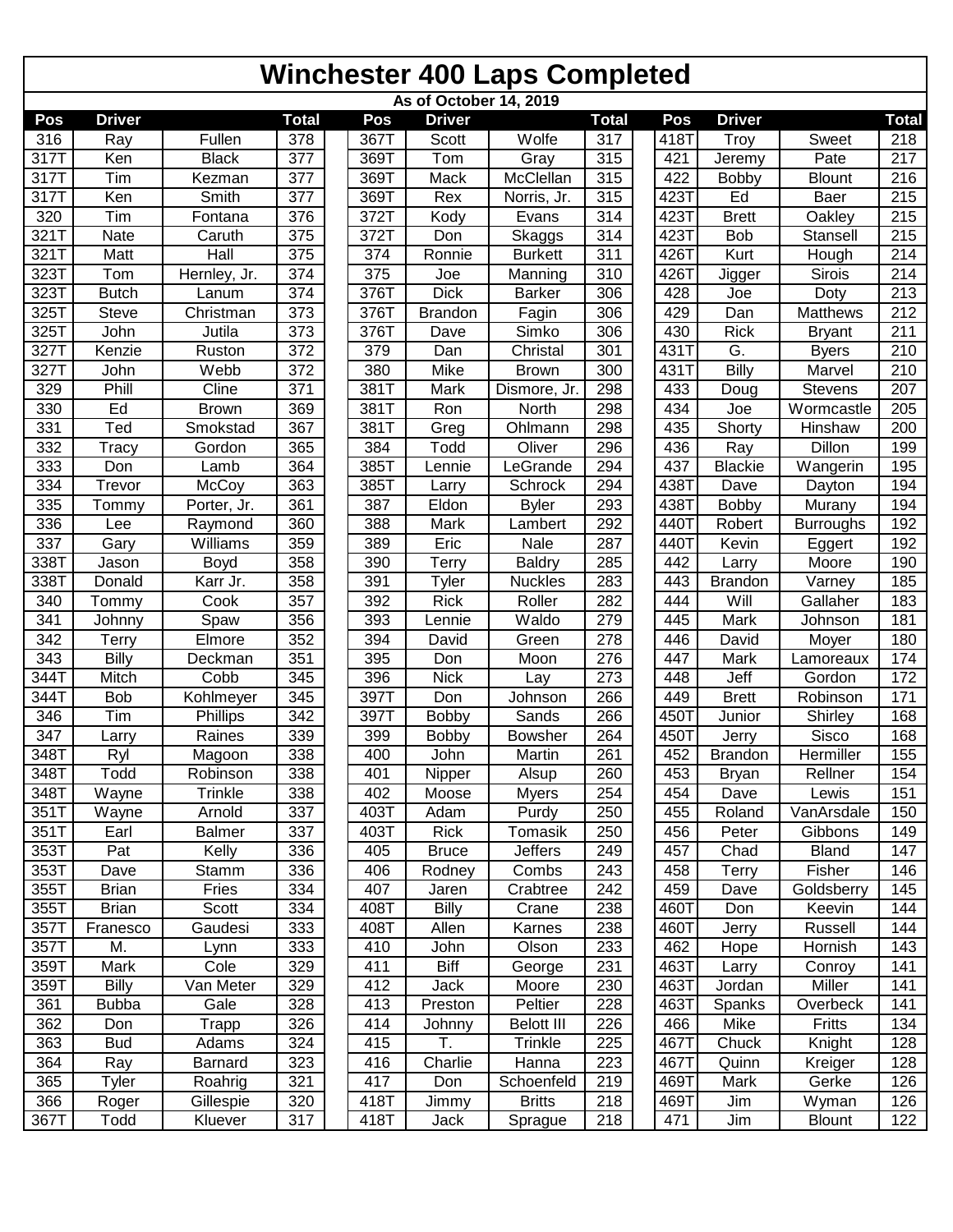|      | As of October 14, 2019 |                  |                 |  |                  |                    |               |                         |  |      |               |              |                |  |
|------|------------------------|------------------|-----------------|--|------------------|--------------------|---------------|-------------------------|--|------|---------------|--------------|----------------|--|
| Pos  | <b>Driver</b>          |                  | <b>Total</b>    |  | Pos              | <b>Driver</b>      |               | <b>Total</b>            |  | Pos  | <b>Driver</b> |              | <b>Total</b>   |  |
| 472  | Bill                   | Wyrick           | 121             |  | 509T             | Scott              | Kilby         | 45                      |  | 545T | Hunter        | <b>Baize</b> | $\overline{c}$ |  |
| 473T | Trevor                 | Berry            | 115             |  | 509T             | Bill               | Reed          | 45                      |  | 545T | Joel          | Kauffman     | $\overline{2}$ |  |
| 473T | <b>Scott</b>           | Eggman           | 115             |  | $\overline{511}$ | Robert             | Amos          | 44                      |  | 545T | Keith         | Ousley       | $\overline{2}$ |  |
| 475  | Bobby                  | Tinkham          | 114             |  | 512              | $\overline{C}$ lay | Rogers        | 40                      |  | 548  | John          | Conklin      | 1              |  |
| 476T | Dave                   | <b>Byler</b>     | 113             |  | $\overline{513}$ | Regan              | Smith         | 39                      |  | 549T | Don           | Andrews      | $\Omega$       |  |
| 476T | Herb                   | Rose             | 113             |  | $\overline{514}$ | Johanna            | Long          | $\overline{38}$         |  | 549T | Don           | Biederman    | $\mathbf 0$    |  |
| 478  | Ernie                  | Guy              | 111             |  | 515              | Zach               | <b>Stacy</b>  | $\overline{37}$         |  | 549T | Darwin        | Blankenship  | 0              |  |
| 479  | <b>Mike</b>            | Bontreger        | 105             |  | 516T             | Don                | Ely           | $\overline{36}$         |  | 549T | Jim           | Carter       | $\mathbf 0$    |  |
| 480  | Chris                  | Wimmer           | 104             |  | 516T             | T.                 | Wolfe         | $\overline{36}$         |  | 549T | <b>Dwayne</b> | Chaffin      | $\Omega$       |  |
| 481  | Rowdie                 | Embry            | 101             |  | 518              | Tony               | Ridner        | 35                      |  | 549T | Delmar        | Clark        | $\mathbf 0$    |  |
| 482  | <b>Billy</b>           | Shotko           | 99              |  | 519              | Bobby              | Allison       | 33                      |  | 549T | Bill          | Clemons      | 0              |  |
| 483  | Jay                    | Middleton        | $\overline{96}$ |  | 520              | Davin              | <b>Scites</b> | $\overline{31}$         |  | 549T | George        | Coonrod      | 0              |  |
| 484T | Ed                     | Evans            | 94              |  | 521              | Jeff               | Faber         | $\overline{30}$         |  | 549T | Gail          | Duncan       | 0              |  |
| 484T | Harold                 | Fair, Jr.        | 94              |  | 522              | Kenny              | Hemphill      | $\overline{29}$         |  | 549T |               | Engle        | $\mathbf 0$    |  |
| 484T | Carson                 | Hocevar          | 94              |  | 523T             | Gene               | Cook          | $\overline{28}$         |  | 549T | Tom           | Galloway     | 0              |  |
| 484T | DeWaine                | McGunegill       | $\overline{94}$ |  | 523T             | Donny              | Klotz         | $\overline{28}$         |  | 549T | Larry         | Geiger       | 0              |  |
| 488  | <b>Bret</b>            | <b>Miles</b>     | $\overline{92}$ |  | 525              | Tim                | Sibilia       | $\overline{25}$         |  | 549T | Larry         | Gilmer       | 0              |  |
| 489T | Gary                   | Balough          | 91              |  | 526T             | <b>Bill</b>        | <b>Bielby</b> | $\overline{21}$         |  | 549T | Andy          | Hampton      | 0              |  |
| 489T | Michael                | Simko            | 91              |  | 526T             | Ron                | Hutcherson    | 21                      |  | 549T | Dan           | Hopper       | $\mathbf 0$    |  |
| 491  | <b>Dick</b>            | Dunlevy, Jr.     | 89              |  | 528              | Chad               | Poorman       | $\overline{20}$         |  | 549T | Tanner        | Jack         | $\mathbf 0$    |  |
| 492T | Shane                  | Hall             | 87              |  | 529T             | Wayne              | Emberson      | $\overline{18}$         |  | 549T | Jim           | Jones        | $\mathbf 0$    |  |
| 492T | Larry                  | <b>Harris</b>    | $\overline{87}$ |  | 529T             | <b>Rick</b>        | Rhonemus      | $\overline{18}$         |  | 549T | Don           | King         | 0              |  |
| 494  | Wayne                  | Edwards          | 86              |  | 531T             | Craig              | Spetman       | 16                      |  | 549T | Don           | Martin       | 0              |  |
| 495  | Evert                  | <b>DeWitt</b>    | 85              |  | 531T             | <b>Buddy</b>       | Stewart       | 16                      |  | 549T | Ken           | McEldowney   | 0              |  |
| 496  | Gil                    | Tarbutton        | 83              |  | 533T             | Andy               | Ponstein      | $\overline{11}$         |  | 549T | Spike         | Pritchard    | $\overline{0}$ |  |
| 497  | Richard                | Craig            | 78              |  | 533T             | Ben                | Welch         | 11                      |  | 549T | Jim           | Robinson     | $\overline{0}$ |  |
| 498  | <b>Dick</b>            | <b>Hinshaw</b>   | $\overline{74}$ |  | 535              | Chas               | Howe          | 10                      |  | 549T | Don           | Rogan        | 0              |  |
| 499  | Chase                  | Purdy            | $\overline{72}$ |  | 536              | Jimmy              | Pierson       | 9                       |  | 549T | Garry         | Sharp        | 0              |  |
| 500  | Ronnie                 | <b>Bates</b>     | 68              |  | 537              | <b>James</b>       | Cox           | $\overline{8}$          |  | 549T | <b>Rick</b>   | Sibilia      | 0              |  |
| 501  | Dominique              | Van Wieringen    | 63              |  | 538              | AJ                 | <b>Bowlen</b> | $\overline{7}$          |  | 549T | Les           | Snow         | 0              |  |
| 502  | Denny                  | <b>Breedlove</b> | 60              |  | 539              | Chris              | Flemming      | 6                       |  | 549T | Tom           | South        | $\overline{0}$ |  |
| 503  | Johnny                 | Ziegler          | 59              |  | 540              | Mike               | Stacy         | 5                       |  | 549T | Pete          | Stringer     | $\mathbf 0$    |  |
| 504T | Jim                    | Hurtubise        | 52              |  | 541              | Rich               | Gardner       | $\overline{\mathbf{4}}$ |  | 549T | Art           | Telosky      | 0              |  |
| 504T | Dave                   | Wilson           | $\overline{52}$ |  | 542T             | Chuck              | Barnes, Sr.   | 3                       |  | 549T | Kerry         | Wagner       | 0              |  |
| 506  | Jackie                 | Neal             | $\overline{50}$ |  | 542T             | Keith              | Sterkowitz    | 3                       |  | 549T | <b>Bobby</b>  | Wawak        | 0              |  |
| 507  | Homer                  | Newland          | 49              |  | 542T             | Jerry              | Wood          | 3                       |  | 549T | Dave          | Weir         | 0              |  |
| 508  | Bobby                  | Taylor           | 46              |  |                  |                    |               |                         |  |      |               |              |                |  |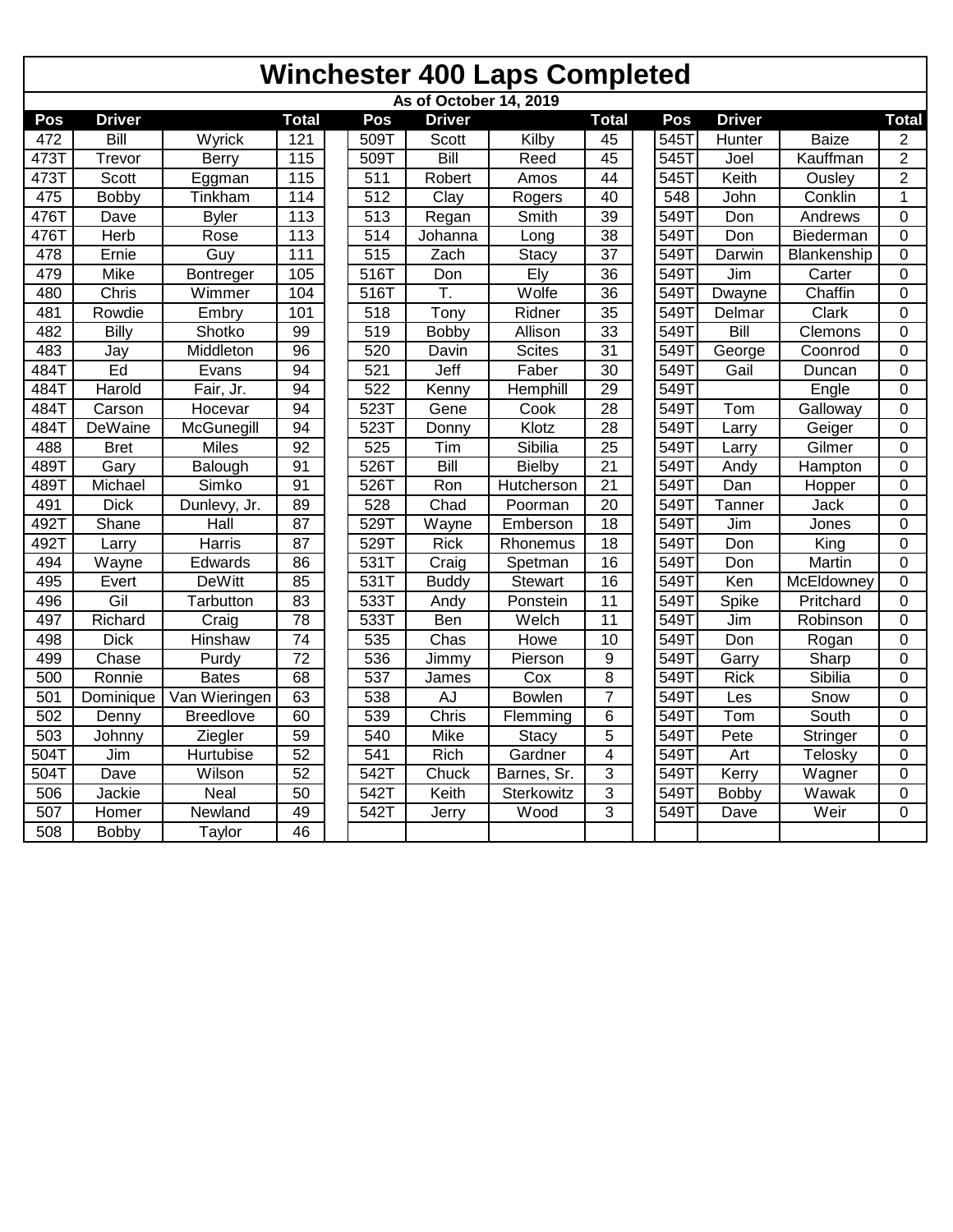|                   |              |                              |                |              |      |                           | <b>Winchester 400 Laps Completed</b> |                  |                 |                |                   |              |
|-------------------|--------------|------------------------------|----------------|--------------|------|---------------------------|--------------------------------------|------------------|-----------------|----------------|-------------------|--------------|
|                   |              |                              |                |              |      |                           | As of October 14, 2019               |                  |                 |                |                   |              |
| Pos               |              | <b>Driver</b>                | <b>Total</b>   | Pos          |      | <b>Alphabetical Order</b> | <b>Driver</b>                        | <b>Total</b>     | Pos             |                | <b>Driver</b>     | <b>Total</b> |
| 363               | <b>Bud</b>   | Adams                        | 324            | 104          |      | Andeson                   | Bowen                                | 1160             | 285T            | Jerry          | Cook              | 392          |
| 243               | Ken          | Adams                        | 415            | 538          |      | AJ                        | Bowlen                               | 7                | 340             | Tommy          | Cook              | 357          |
| 271T              | Roy          | Aitchison                    | 397            | 399          |      | Bobby                     | <b>Bowsher</b>                       | 264              | 549T            | George         | Coonrod           | $\mathbf 0$  |
| 311T              | Ken          | Alexander                    | 381            | 338T         |      | Jason                     | Boyd                                 | 358              | 64              | Ed             | Cooper            | 1530         |
| 66                | Glenn        | Allen, Jr.                   | 1525           | 130          |      | Gary                      | <b>Bradberry</b>                     | 917              | 274T            | Jim            | Cooper            | 396          |
| 519               | Bobby        | Allison                      | 33             | 26           |      | <b>Travis</b>             | <b>Braden</b>                        | 2478             | 235             | Larry          | Cope              | 433          |
| 297               | <b>Steve</b> | Allison                      | 386            | 219          |      | Dave                      | Brandenburg                          | 506              | 32              | Mike           | Cope              | 2279         |
| 68                | Justin       | Alsip                        | 1474           | 230          |      | Jim                       | Brandenburg                          | 449              | 40              | Cody           | Coughlin          | 1996         |
| 401               | Nipper       | Alsup                        | 260            | 502          |      | Denny                     | <b>Breedlove</b>                     | 60               | 537             | James          | Cox               | 8            |
| 511               | Robert       | Amos                         | 44             | 39           |      | Lonnie                    | <b>Breedlove</b>                     | 2009             | 97              | Peter          | Cozzolino         | 1195         |
| 190               | John         | Anderson                     | 654            | 418T         |      | Jimmy                     | <b>Britts</b>                        | 218              | 313T            | J.P.           | Crabtree          | 380          |
| 100               | Wayne        | Anderson                     | 1184           | 150T         |      | Josh                      | <b>Brock</b>                         | 797              | 407             | Jaren          | Crabtree          | 242          |
| 549T              | Don          | Andrews                      | 0              | 242          |      | Larry                     | <b>Brooks</b>                        | 420              | 23              | Jim            | Crabtree Jr.      | 2590         |
| 252T              | Tyler        | Ankrum                       | 400            | 208          |      | Clyde                     | <b>Brown</b>                         | 583              | 497             | Richard        | Craig             | 78           |
| 45                | Dalton       | Armstrong                    | 1896           | 330          |      | Ed                        | <b>Brown</b>                         | 369              | 408T            | Billy          | Crane             | 238          |
| $351\overline{1}$ | Wayne        | Arnold                       | 337            | 380          |      | Mike                      | <b>Brown</b>                         | 300              | 70              | <b>Rick</b>    | Crawford          | 1465         |
| 423T              | Ed           | <b>Baer</b>                  | 215            | 263T         |      | Mike                      | <b>Bryant</b>                        | 399              | 306T            | Robbie         | Crouch            | 382          |
| 545T              | Hunter       | <b>Baize</b>                 | $\overline{2}$ | 430          |      | <b>Rick</b>               | <b>Bryant</b>                        | 211              | 145             | Kyle           | Crump             | 825          |
| 54                | <b>Bull</b>  | <b>Baker</b>                 | 1681           | 374          |      | Ronnie                    | <b>Burkett</b>                       | 311              | 48              | Jim            | Cushman           | 1818         |
| 390               | <b>Terry</b> | <b>Baldry</b>                | 285            | 85           |      | Conrad                    | <b>Burr</b>                          | 1281             | 131             | Kevin          | Cywinski          | 915          |
| 200               | <b>Buddy</b> | Ball                         | 597            | 440T         |      | Robert                    | <b>Burroughs</b>                     | 192              | 438T            | Dave           | Dayton            | 194          |
| 351T              | Earl         | <b>Balmer</b>                | 337            | 91T          |      | Harrison                  | <b>Burton</b>                        | 1239             | <b>171T</b>     | Robbie         | Dean              | 708          |
| 489T              | Gary         | Balough                      | 91             | 75           |      | Kyle                      | <b>Busch</b>                         | 1416             | 343             | Billy          | Deckman           | 351          |
| 95                | Ron          | Barfield, Jr.                | 1198           | 431T         |      | G.                        | <b>Byers</b>                         | 210              | 241             | Frank          | Demske            | 421          |
| 376T              | <b>Dick</b>  | <b>Barker</b>                | 306            | 476T         |      | Dave                      | <b>Byler</b>                         | 113              | 495             | Evert          | <b>DeWitt</b>     | 85           |
| 364               | Ray          | <b>Barnard</b>               | 323            | 387          |      | Eldon                     | <b>Byler</b>                         | 293              | $\overline{22}$ | Jason          | Dietsch           | 2658         |
| 50T               | Chuck        | Barnes Jr.                   | 1705           | 298T         |      | William                   | <b>Byron</b>                         | 385              | 436             | Ray            | <b>Dillon</b>     | 199          |
| 542T              | Chuck        | Barnes, Sr.                  | 3              | 250T         |      | <b>Brian</b>              | Campbell                             | 402              | 381T            | Mark           | Dismore, Jr.      | 298          |
| 500               | Ronnie       | <b>Bates</b>                 | 68             | 549T         |      | Jim                       | Carter                               | 0                | 141             | Jack           | Dossey III        | 863          |
| 138               | Jon          | <b>Beach</b>                 | 870            | 321T         |      | Nate                      | Caruth                               | $\overline{375}$ | 28              | <b>Bobby</b>   | Dotter            | 2437         |
| 139T              | J.C.         | Beattie, Jr.                 | 865            | 188          |      | Terry                     | Cater                                | 662              | 428             | Joe            | Doty              | 213          |
| 233               | Joe          | <b>Beaver</b>                | 441            | 549T         |      | Dwayne                    | Chaffin                              | 0                | 226             | Justin         | Drawdy            | 462          |
| 153               | <b>Rick</b>  | <b>Beebe</b>                 | 792            | 159          |      | Jeff                      | Choquette                            | 765              | 274T            | Jack           | Drolema           | 396          |
| 301T              | Jay          | <b>Behimer</b>               | 383            | 379          |      | Dan                       | Christal                             | 301              | 549T            | Gail           | Duncan            | $\mathbf 0$  |
| 184T              | Christopher  | Bell                         | 671            | 133          |      | Steven                    | Christian                            | 902              | 491             | <b>Dick</b>    | Dunlevy, Jr.      | 89           |
| 414               | Johnny       | <b>Belott III</b>            | 226            | 128T         |      | Gene                      | Christie                             | 927              | 170             | Tristian       | Dupuis            | 712          |
| 150T              | Kyle         | Benjamin                     | 797            | 325T         |      | Steve                     | Christman                            | 373<br>762       | 132             | Damon          | Ecoff             | 908          |
| 169<br>473T       | Johnny       | Benson, Jr.                  | 716            | 161          |      | Jerry                     | Churchill                            |                  | 301T            | David          | Ecoff             | 383          |
|                   | Trevor       | <b>Berry</b>                 | 115            | 99           |      | Joey                      | Clanton                              | 1191             | 1               | Mike           | Eddy              | 6658         |
| 120T<br>549T      | Don          | <b>Bickford</b>              | 1020           | 549T<br>549T |      | Delmar<br>Bill            | Clark                                | 0<br>0           | 494<br>440T     | Wayne          | Edwards           | 86           |
| 526T              | Don<br>Bill  | Biederman                    | 0<br>21        | 180          |      | Josh                      | Clemons<br>Clemons                   | 679              | 473T            | Kevin<br>Scott | Eggert            | 192<br>115   |
| 65                | <b>Billy</b> | <b>Bielby</b>                |                | 329          |      | Phill                     | Cline                                | 371              |                 | Chase          | Eggman<br>Elliott |              |
| 156T              | Terry        | Bigley, Jr.<br><b>Bivens</b> | 1529<br>778    | 344T         |      | Mitch                     | Cobb                                 | 345              | 31<br>342       | Terry          | Elmore            | 2396         |
| 317T              | Ken          | <b>Black</b>                 | 377            | 128T         |      | <b>Bob</b>                | Coffey                               | 927              | 516T            | Don            |                   | 352<br>36    |
| 457               | Chad         | Bland                        | 147            | 93           |      | <b>Buddy</b>              | Cole                                 | 1202             | 529T            | Wayne          | Ely<br>Emberson   | 18           |
| 549T              | Darwin       | Blankenship                  | 0              | 359T         |      | Mark                      | Cole                                 | 329              | 481             | Rowdie         | Embry             | 101          |
| 165               | Chet         | Blanton                      | 740            | 201T         |      | Don                       | Collins                              | 595              | 549T            |                | Engle             | $\mathbf 0$  |
| 422               | <b>Bobby</b> | <b>Blount</b>                | 216            | 406          |      | Rodney                    | Combs                                | 243              | 484T            | Ed             | Evans             | 94           |
| 471               | Jim          | <b>Blount</b>                | 122            | 548          |      | John                      | Conklin                              | 1                | 372T            | Kody           | Evans             | 314          |
| 274T              | David        | <b>Bonnett</b>               | 396            | 463T         |      | Larry                     | Conroy                               | 141              | 521             | Jeff           | Faber             | 30           |
|                   | Mike         | Bontreger                    | 105            |              | 523T | Gene                      | Cook                                 | 28               | 376T            | <b>Brandon</b> | Fagin             | 306          |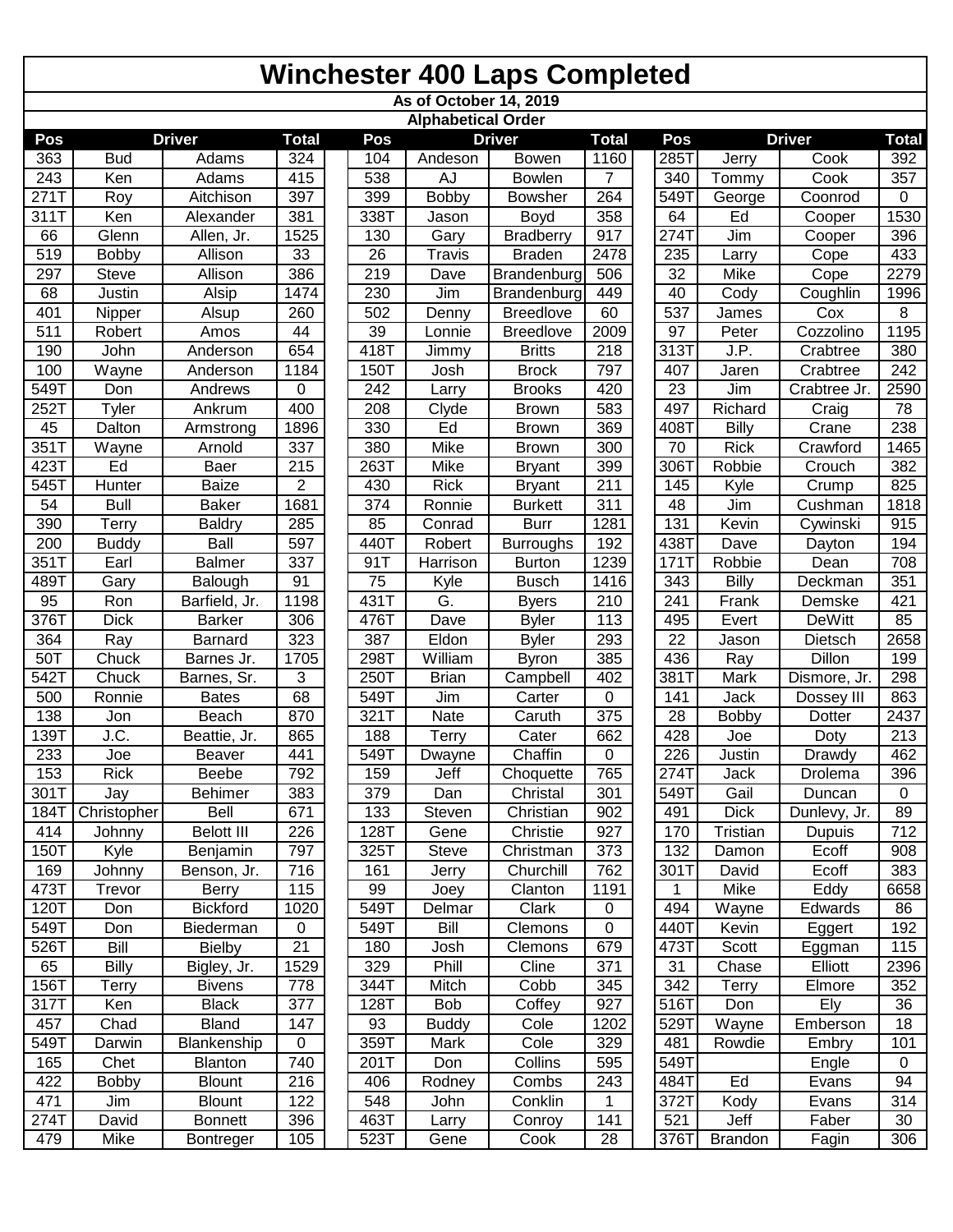|             | <b>Winchester 400 Laps Completed</b> |                    |              |  |             |                           |                 |                 |  |            |                          |                |                |  |
|-------------|--------------------------------------|--------------------|--------------|--|-------------|---------------------------|-----------------|-----------------|--|------------|--------------------------|----------------|----------------|--|
|             |                                      |                    |              |  |             | As of October 14, 2019    |                 |                 |  |            |                          |                |                |  |
|             |                                      |                    |              |  |             | <b>Alphabetical Order</b> |                 |                 |  |            |                          |                |                |  |
| Pos         |                                      | <b>Driver</b>      | <b>Total</b> |  | Pos         |                           | <b>Driver</b>   | <b>Total</b>    |  | Pos        |                          | <b>Driver</b>  | <b>Total</b>   |  |
| 11          | Harold                               | Fair               | 3334<br>94   |  | 296<br>285T | Cliff                     | Hamm<br>Hamner  | 388             |  | 90<br>313T | Ted<br>$\overline{Clay}$ | Johnson        | 1247           |  |
| 484T        | Harold<br>Tim                        | Fair, Jr.          |              |  | 549T        | Josh                      |                 | 392             |  |            | Erik                     | Jones          | 380<br>1575    |  |
| 269T<br>458 | Terry                                | Fedewa<br>Fisher   | 398<br>146   |  | 209         | Andy<br>Junior            | Hampton         | 0<br>574        |  | 60<br>239  | Garrett                  | Jones<br>Jones | 425            |  |
| 9           | Terry                                | Fisher Jr.         | 3434         |  | 416         | Charlie                   | Hanley<br>Hanna | 223             |  | 549T       | Jim                      | Jones          | $\mathbf 0$    |  |
| 539         | Chris                                | Flemming           | 6            |  | 206         | Doug                      | Hanna           | 587             |  | 13         | Tom                      | Jones          | 3218           |  |
| 142         | Mickey                               | Flora              | 848          |  | 283T        | Andy                      | Hanson          | 393             |  | 106        | <b>Boris</b>             | Jurkovic       | 1144           |  |
| 320         | Tim                                  | Fontana            | 376          |  | 79          | Scott                     | Hanson          | 1378            |  | 325T       | John                     | Jutila         | 373            |  |
| 53          | Todd                                 | Forbes             | 1700         |  | 29          | Scott                     | Hantz           | 2413            |  | 408T       | Allen                    | Karnes         | 238            |  |
| 313T        | Larry                                | Foyt               | 380          |  | 252T        | Mike                      | Harmon          | 400             |  | 338T       | Donald                   | Karr Jr.       | 358            |  |
| 355T        | <b>Brian</b>                         | Fries              | 334          |  | 89          | Tom                       | Harrington      | 1250            |  | 545T       | Joel                     | Kauffman       | $\overline{2}$ |  |
| 466         | Mike                                 | Fritts             | 134          |  | 492T        | Larry                     | Harris          | 87              |  | 460T       | Don                      | Keevin         | 144            |  |
| 316         | Ray                                  | Fullen             | 378          |  | 73T         | Ken                       | Harrison        | 1422            |  | 353T       | Pat                      | Kelly          | 336            |  |
| 4           | Jeff                                 | Fultz              | 4168         |  | 107         | Gene                      | Harsch          | 1133            |  | 158        | Ben                      | Kennedy        | 773            |  |
| 83          | Chris                                | Gabehart           | 1344         |  | 147         | Ron                       | Hayes           | 815             |  | <b>73T</b> | Ross                     | Kenseth        | 1422           |  |
| 361         | <b>Bubba</b>                         | Gale               | 328          |  | 214         | John                      | Heck            | 553             |  | 289T       | Ali                      | Kern           | 390            |  |
| 444         | Will                                 | Gallaher           | 183          |  | 122         | Dave                      | Heid            | 1014            |  | 118        | Scott                    | Keyser         | 1052           |  |
| 549T        | Tom                                  | Galloway           | 0            |  | 171T        | Corey                     | Heim            | 708             |  | 317T       | Tim                      | Kezman         | 377            |  |
| 289T        | Harry                                | Gant               | 390          |  | 522         | Kenny                     | Hemphill        | 29              |  | 509T       | Scott                    | Kilby          | 45             |  |
| 245         | Keith                                | Gardner            | 407          |  | 81          | Daniel                    | Hemric          | 1359            |  | 549T       | Don                      | King           | 0              |  |
| 541         | Rich                                 | Gardner            | 4            |  | 98          | Ellis                     | Herbert         | 1192            |  | 88         | Tammy Jo                 | Kirk           | 1269           |  |
| 78          | Mike                                 | Garvey             | 1379         |  | 452         | <b>Brandon</b>            | Hermiller       | 155             |  | 134        | Doug                     | Klein          | 893            |  |
| 357T        | Franesco                             | Gaudesi            | 333          |  | 323T        | Tom                       | Hernley, Jr.    | 374             |  | 523T       | Donny                    | Klotz          | 28             |  |
| 549T        | Larry                                | Geiger             | 0            |  | 244         | Roger                     | Herp            | 408             |  | 367T       | Todd                     | Kluever        | 317            |  |
| 289T        | Randy                                | Gentry             | 390          |  | 196         | Don                       | Higgins         | 617             |  | 467T       | Chuck                    | Knight         | 128            |  |
| 411         | <b>Biff</b>                          | George             | 231          |  | 498         | <b>Dick</b>               | Hinshaw         | $\overline{74}$ |  | 175        | <b>Rick</b>              | Knotts         | 696            |  |
| 469T        | <b>Mark</b>                          | Gerke              | 126          |  | 435         | Shorty                    | Hinshaw         | 200             |  | 344T       | Bob                      | Kohlmeyer      | 345            |  |
| 456         | Peter                                | Gibbons            | 149          |  | 252T        | <b>Brian</b>              | Hoar            | 400             |  | 227        | Chet                     | Kosin          | 461            |  |
| 105         | Derrick                              | Gilchrist          | 1158         |  | 484T        | Carson                    | Hocevar         | 94              |  | 467T       | Quinn                    | Kreiger        | 128            |  |
| 186         | <b>Bobby</b>                         | $\overline{G}$ ill | 668          |  | 224         | Ed                        | <b>Hoffman</b>  | 472             |  | 47         | Alan                     | Kulwicki       | 1837           |  |
| 366         | Roger                                | Gillespie          | 320          |  | 168         | <b>Bret</b>               | Holmes          | 719             |  | 306T       | Austin                   | Kunert         | 382            |  |
| 549T        | Larry                                | Gilmer             | 0            |  | 549T        | Dan                       | Hopper          | 0               |  | 124 I      | J. Michael               | Kurkowski      | 1002           |  |
| 459         | Dave                                 | Goldsberry         | 145          |  | 462         | Hope                      | Hornish         | 143             |  | 252T       | Bobby                    | Labonte        | 400            |  |
| 33          | Hal                                  | Goodson            | 2246         |  | 426T        | Kurt                      | Hough           | 214             |  | 333        | Don                      | Lamb           | 364            |  |
| 448         | Jeff                                 | Gordon             | 172          |  | 238         | Steven                    | Howard          | 426             |  | 388        | Mark                     | Lambert        | 292            |  |
| 332         | Tracy                                | Gordon             | 365          |  | 167         | Warren                    | Howard          | 721             |  | 447        | Mark                     | Lamoreaux      | 174            |  |
| 223         | Larry                                | Gorman             | 482          |  | 535         | Chas                      | Howe            | 10              |  | 173        | Dennis                   | Lampman        | 705            |  |
| 144         | <b>Bruce</b>                         | Gould              | 832          |  | 504T        | Jim                       | Hurtubise       | 52              |  | 282        | Jack                     | Landis         | 394            |  |
| 162         | Noah                                 | Gragson            | 754          |  | 526T        | Ron                       | Hutcherson      | $\overline{21}$ |  | 57         | Jeff                     | Lane           | 1627           |  |
| 369T        | Tom                                  | Gray               | 315          |  | 155         | George                    | Ingole          | 781             |  | 323T       | <b>Butch</b>             | Lanum          | 374            |  |
| 394         | David                                | Green              | 278          |  | 91T         | Hunter                    | Jack            | 1239            |  | 246T       | Martin                   | Latulippe      | 406            |  |
| 24          | Don                                  | Gregory            | 2542         |  | 111         | <b>Brent</b>              | Jack            | 1097            |  | 252T       | Ryan                     | Lawler         | 400            |  |
| 87          | Derrick                              | Griffin            | 1274         |  | 549T        | Tanner                    | Jack            | $\mathbf 0$     |  | 396        | <b>Nick</b>              | Lay            | 273            |  |
| 178         | Wes                                  | Griffith Jr.       | 682          |  | 221         | Bobby                     | Jacks           | 495             |  | 237        | Dan                      | Leeck          | 428            |  |
| 76          | Augie                                | $\overline{Grill}$ | 1415         |  | 154         | Danny                     | Jackson         | 790             |  | 385T       | Lennie                   | _eGrande       | 294            |  |
| 179         | Jack                                 | Gritter            | 680          |  | 18          | Dave                      | Jackson         | 2902            |  | 127        | Raphael                  | Lessard        | 969            |  |
| 217         | Al                                   | Grogg              | 509          |  | 205         | Evan                      | Jackson         | 590             |  | 454        | Dave                     | Lewis          | 151            |  |
| 114         | <b>Nick</b>                          | Gullatta           | 1070         |  | 279T        | Irv                       | Janey           | 395             |  | 38         | LJ                       | Lines          | 2113           |  |
| 478         | Ernie                                | Guy                | 111          |  | 405         | <b>Bruce</b>              | <b>Jeffers</b>  | 249             |  | 263T       | Carl                     | Long           | 399            |  |
| 289T        | Matt                                 | Hagans             | 390          |  | 77          | Dave                      | Jensen          | 1382            |  | 514        | Johanna                  | Long           | 38             |  |
| 152         | Justin                               | Haley              | 793          |  | 397T        | Don                       | Johnson         | 266             |  | 207        | Scott                    | Lovelady       | 585            |  |
| 321T        | Matt                                 | Hall               | 375          |  | 445         | Mark                      | Johnson         | 181             |  | 120T       | Ken                      | Lund           | 1020           |  |
| 492T        | Shane                                | Hall               | 87           |  | 252T        | Ricky                     | Johnson         | 400             |  | 357T       | M.                       | Lynn           | 333            |  |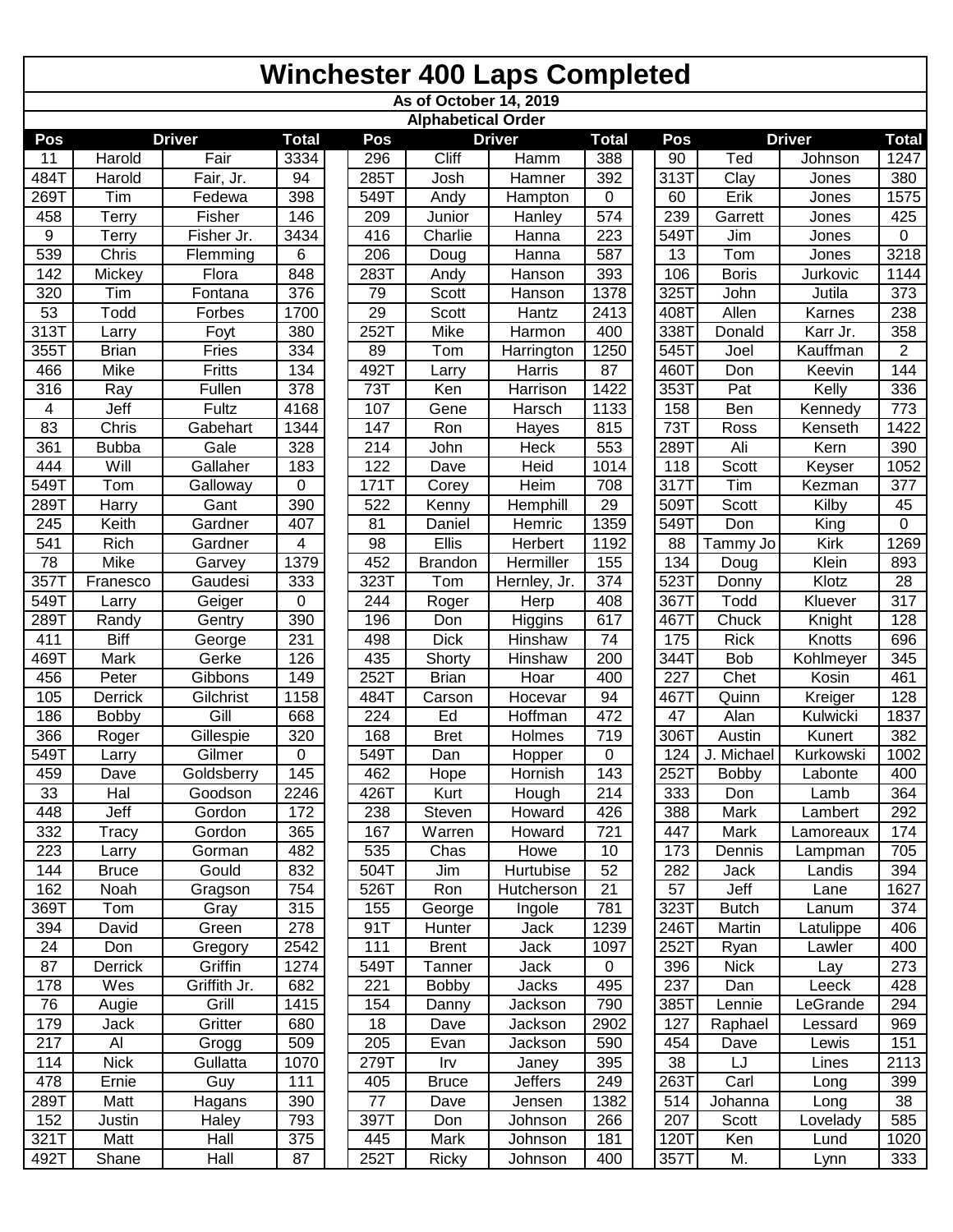|             | <b>Winchester 400 Laps Completed</b> |                |                  |  |      |                                            |             |              |  |                |               |               |                     |
|-------------|--------------------------------------|----------------|------------------|--|------|--------------------------------------------|-------------|--------------|--|----------------|---------------|---------------|---------------------|
|             |                                      |                |                  |  |      | As of October 14, 2019                     |             |              |  |                |               |               |                     |
|             | <b>Driver</b>                        |                | <b>Total</b>     |  | Pos  | <b>Alphabetical Order</b><br><b>Driver</b> |             | <b>Total</b> |  | Pos            | <b>Driver</b> |               |                     |
| Pos<br>348T | Ryl                                  | Magoon         | 338              |  | 410  | John                                       | Olson       | 233          |  | 476T           | Herb          | Rose          | <b>Total</b><br>113 |
| 103         | Tom                                  | Maier          | 1167             |  | 545T | Keith                                      | Ousley      | 2            |  | 21             | <b>Brian</b>  | Ross          | 2660                |
| 279T        | Jerry                                | Makara         | 395              |  | 463T | Spanks                                     | Overbeck    | 141          |  | 263T           | Scott         | Ross          | 399                 |
| 375         | Joe                                  | Manning        | 310              |  | 293T | Trent                                      | Owens       | 389          |  | 139T           | Chuck         | Roumell       | 865                 |
| 236         | LaMarr                               | Marshall       | 430              |  | 195  | Hank                                       | Parker, Jr. | 623          |  | 218            | Cole          | Rouse         | 507                 |
| 549T        | Don                                  | Martin         | 0                |  | 252T | Bobby                                      | Parsley     | 400          |  | 271T           | Logan         | Runyon        | 397                 |
| 400         | John                                 | Martin         | 261              |  | 421  | Jeremy                                     | Pate        | 217          |  | 248T           | Lonnie        | Rush, Jr.     | 404                 |
| 17          | Mark                                 | Martin         | 2931             |  | 137  | <b>Brad</b>                                | Payne       | 871          |  | 460T           | Jerry         | Russell       | 144                 |
| 431T        | Billy                                | Marvel         | 210              |  | 413  | Preston                                    | Peltier     | 228          |  | 327T           | Kenzie        | Ruston        | 372                 |
| 112T        | Royce                                | Mason          | 1083             |  | 84   | Jeep                                       | Pflum       | 1291         |  | 274T           | Joe           | Ruttman       | 396                 |
| 429         | Dan                                  | Matthews       | 212              |  | 306T | Eddie                                      | Phelps      | 382          |  | 397T           | Bobby         | Sands         | 266                 |
| 203         | Sean                                 | Matthuis       | 594              |  | 269T | Larry                                      | Phillips    | 398          |  | 163T           | Dalton        | Sargeant      | 744                 |
| 72          | Robert                               | Maynor         | 1437             |  | 346  | Tim                                        | Phillips    | 342          |  | 110            | Jay           | Sauter        | 1102                |
| 369T        | Mack                                 | McClellan      | 315              |  | 115  | Aaron                                      | Pierce      | 1063         |  | 149            | Jim           | Sauter        | 806                 |
| 334         | Trevor                               | <b>McCoy</b>   | 363              |  | 536  | Jimmy                                      | Pierson     | 9            |  | 311T           | Johnny        | Sauter        | 381                 |
| 549T        | Ken                                  | McEldowney     | 0                |  | 234  | Mark                                       | Pluer       | 435          |  | 252T           | Tim           | Sauter        | 400                 |
| 484T        | DeWaine                              | McGunegill     | 94               |  | 59   | <b>Bubba</b>                               | Pollard     | 1599         |  | 201T           | <b>Neal</b>   | Sceva         | 595                 |
| 483         | Jay                                  | Middleton      | 96               |  | 533T | Andy                                       | Ponstein    | 11           |  | 293T           | Pat           | Schauer       | 389                 |
| 488         | <b>Bret</b>                          | <b>Miles</b>   | 92               |  | 528  | Chad                                       | Poorman     | 20           |  | 46             | Dennis        | Schoenfeld    | 1850                |
| 80          | Dennis                               | <b>Miles</b>   | 1372             |  | 126  | Toby                                       | Porter      | 988          |  | 417            | Don           | Schoenfeld    | 219                 |
| 3           | <b>Butch</b>                         | Miller         | 5242             |  | 335  | Tommy                                      | Porter, Jr. | 361          |  | 36             | <b>Buddy</b>  | Schrock       | 2122                |
| 463T        | Jordan                               | Miller         | 141              |  | 549T | Spike                                      | Pritchard   | 0            |  | 385T           | Larry         | Schrock       | 294                 |
| 250T        | Mike                                 | Miller         | 402              |  | 176T | David                                      | Probst      | 692          |  | 44             | Vern          | Schrock       | 1908                |
| 30          | Mason                                | Mingus         | 2404             |  | 231T | Gene                                       | Prosser     | 442          |  | 520            | Davin         | <b>Scites</b> | 31                  |
| 248T        | Jerry                                | Mitchell       | 404              |  | 403T | Adam                                       | Purdy       | 250          |  | 355T           | <b>Brian</b>  | Scott         | 334                 |
| 395         | Don                                  | Moon           | $\overline{276}$ |  | 499  | Chase                                      | Purdy       | 72           |  | 112T           | Harold        | Scott         | 1083                |
| 412         | Jack                                 | Moore          | 230              |  | 123  | Robbie                                     | Pyle        | 1007         |  | 174            | Don           | Seaborn       | 697                 |
| 442         | Larry                                | Moore          | 190              |  | 135  | Freddie                                    | Query       | 878          |  | 117            | Rich          | Segvich       | 1053                |
| 446         | David                                | Moyer          | 180              |  | 252T | Grant                                      | Quinlan     | 400          |  | $\overline{2}$ | <b>Bob</b>    | Senneker      | 6054                |
| 438T        | <b>Bobby</b>                         | Murany         | 194              |  | 347  | Larry                                      | Raines      | 339          |  | 15             | Terry         | Senneker      | 3032                |
| 62T         | Ted                                  | Musgrave       | 1532             |  | 148  | Tony                                       | Raines      | 808          |  | 56             | <b>Bob</b>    | Sensiba       | 1659                |
| 402         | Moose                                | <b>Myers</b>   | 254              |  | 336  | Lee                                        | Raymond     | 360          |  | 199            | Dave          | Sensiba       | 600                 |
| 19          | Stephen                              | Naase          | 2722             |  | 212T | TJ                                         | Reaid       | 557          |  | 204            | Paul          | Shafer Jr.    | 591                 |
| 389         | Eric                                 | Nale           | 287              |  | 509T | Bill                                       | Reed        | 45           |  | 198            | Jack          | Shanklin      | 601                 |
| 506         | Jackie                               | Neal           | 50               |  | 240  | Tom                                        | Reffner     | 422          |  | 549T           | Garry         | Sharp         | $\mathsf 0$         |
| 146         | Jeff                                 | Neal           | 816              |  | 453  | <b>Bryan</b>                               | Rellner     | 154          |  | 450T           | Junior        | Shirley       | 168                 |
| 109         | Scott                                | Neal           | 1116             |  | 212T | David                                      | Reutimann   | 557          |  | 143            | Jason         | Shively       | 840                 |
| 283T        | Josh                                 | Nelms          | 393              |  | 529T | <b>Rick</b>                                | Rhonemus    | 18           |  | 482            | <b>Billy</b>  | Shotko        | 99                  |
| 507         | Homer                                | Newland        | 49               |  | 55   | Jody                                       | Ridley      | 1668         |  | 191            | <b>Bob</b>    | Sibilia       | 652                 |
| 225         | Colin                                | Nickolai       | 468              |  | 518  | Tony                                       | Ridner      | 35           |  | 549T           | <b>Rick</b>   | Sibilia       | $\mathbf 0$         |
| 58          | Jay                                  | Niewiek        | 1625             |  | 5    | <b>Brian</b>                               | Rievley     | 3826         |  | 525            | Tim           | Sibilia       | 25                  |
| 306T        | Bill                                 | Noel           | 382              |  | 252T | Scott                                      | Riggs       | 400          |  | 246T           | <b>Bob</b>    | Siliba, Jr.   | 406                 |
| 229         | Trevor                               | Noles          | 457              |  | 116  | Dave                                       | Roahrig     | 1058         |  | 274T           | John          | Silverthorne  | 396                 |
| 285T        | Jerry                                | <b>Norris</b>  | 392              |  | 182  | <b>JR</b>                                  | Roahrig     | 676          |  | 376T           | Dave          | Simko         | 306                 |
| 369T        | Rex                                  | Norris, Jr.    | 315              |  | 365  | Tyler                                      | Roahrig     | 321          |  | 489T           | Michael       | Simko         | 91                  |
| 381T        | Ron                                  | North          | 298              |  | 271T | Donnie                                     | Roberts     | 397          |  | 184T           | Kenny         | Simpson       | 671                 |
| 391         | Tyler                                | <b>Nuckles</b> | 283              |  | 449  | <b>Brett</b>                               | Robinson    | 171          |  | 426T           | Jigger        | Sirois        | 214                 |
| 136         | Denny                                | Nyari          | 874              |  | 549T | Jim                                        | Robinson    | 0            |  | 450T           | Jerry         | Sisco         | 168                 |
| 42          | <b>Brandon</b>                       | <b>Oakley</b>  | 1979             |  | 348T | Todd                                       | Robinson    | 338          |  | 183            | Darrell       | <b>Skaggs</b> | 672                 |
| 423T        | <b>Brett</b>                         | Oakley         | 215              |  | 549T | Don                                        | Rogan       | 0            |  | 372T           | Don           | <b>Skaggs</b> | 314                 |
| 381T        | Greg                                 | Ohlmann        | 298              |  | 512  | Clay                                       | Rogers      | 40           |  | 67             | Ray           | Skillman      | 1517                |
| 384         | Todd                                 | Oliver         | 296              |  | 392  | Rick                                       | Roller      | 282          |  | 215            | Vern          | Slaugh        | 550                 |